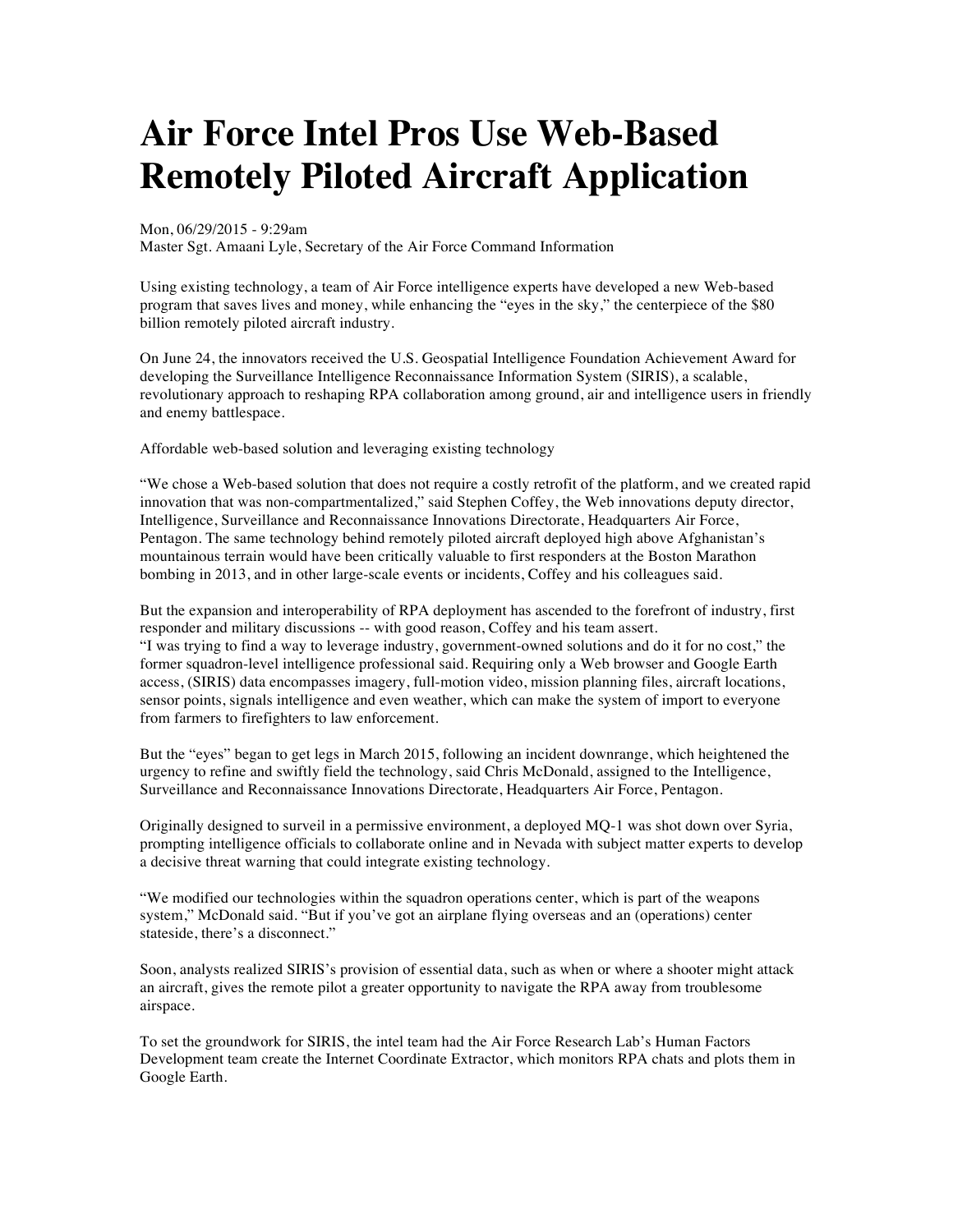But constantly monitoring 30-35 different chat rooms and trying to swiftly filter only pertinent information proved to be daunting.

"It's really hard to focus on multiple screens at one time; you lose things and that could cost lives and money," Coffey said. "So (ICE) allowed us to focus on Google Earth in the moment, so instead of looking at two windows, I'd look at one."

With government-owned code and specifically-designed human factors, the intelligence team, in just four days, built on the ICE concept to display data succinctly in a format familiar to pilots.

But understanding how to apply and how to train people to apply the technology is what Coffey and his team call "disruptive," particularly under the lens of manpower.

"Each of us bring a different perspective to an innovative thought," Coffey said. "Applying technology without the skill craft ... had atrophied for us, since RPAs had not been shot at for 20 years. Time was not our friend in this particular case, so it's important that we had early adoption of the technology."

Whether in facilitating communication among Airmen or even among other countries, such as NATO allies, some of whom have recently acquired Global Hawk Block 40, the intel team sustains efforts to make data transferable and accessible.

"We found out young Airmen and even the pilots didn't know how to talk to each other or what to expect from each other," said Col. Frances Deutch, Ph.D., Intelligence Innovation Programs director. "So if SIRIS and similar programs are how we're already doing business, why don't we make these applications better interact as a suite? Data should be agnostic."

SIRIS beyond the battlespace

In August 2013, a GPS-guided MQ-1 Predator relayed infrared images to California National Guard firefighters, who battled a raging Rim Fire that blazed across more than 160,000 acres -- leaving much of Yosemite National Park and its surroundings silted in ash and dense with smoke.

"Because of the SIRIS tool, I literally was in my apartment drawing, circling and dropping points for the California wildfire chief in the middle of his firefighting," Coffey said.

The plane significantly improved responders' abilities to predict the fire's direction and determine the sources of greatest intensity.

Once the fire ended, Coffey and his team arrived to California for a debriefing with the fire chief.

"The chief literally started crying and told me, 'you have no idea the lives you saved because of that,'" he said.

Evolution of a technology revolution

In 2012, AFRL scientists and engineers partnered not only with in-service labs, but actually linked with joint service labs including Washington-based U.S. Naval Research Lab, the Unmanned Aircraft Systems Project Office, Huntsville, Alabama; Air Force Research Laboratories at Wright-Patterson, Ohio; and Rome, New York; and U.S. Naval Air Weapons Stations at Patuxent River, Maryland; and China Lake, California.

Linking the labs, Coffey said, enabled him to employ niche skill sets of each facility.

"We found that collage of people to actually vet the technologies we defined through (joint urgent operational needs) and common sense," he said. "We would try to find the best of breed, but we let the doctors in the labs analyze that for us and then pick the best of breed -- and they did that on their own